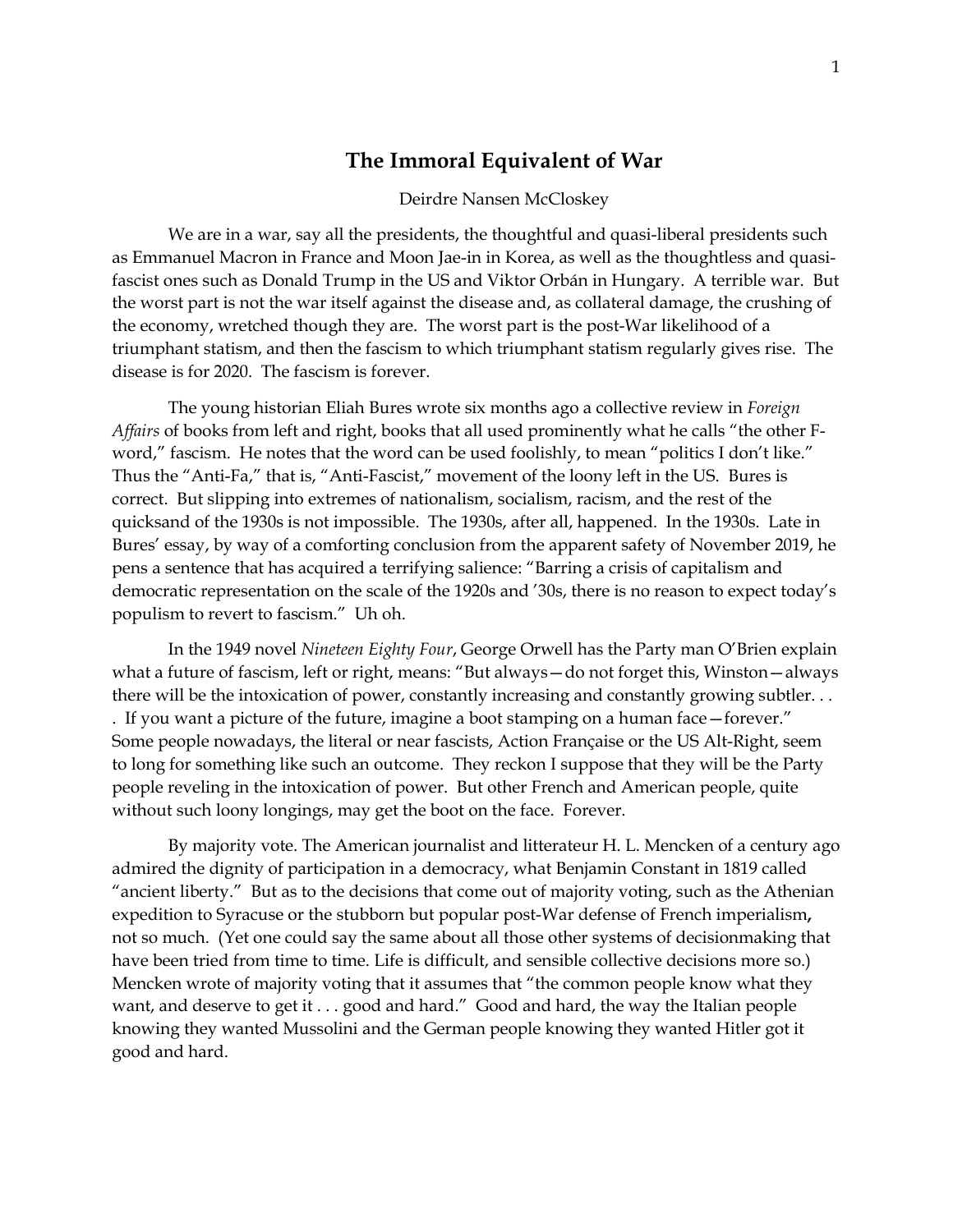Bures in his essay points out that fascist-leaning populism of the vote was invented by Juan Perón, viewing in 1945 the wreckage of militaristic fascism in Europe. Perón, though a military man, realized from far Argentina that getting elected with populist programs was safer for the future of authoritarian statism than invading Brazil. It's why we can be pretty sure that Trump will not go the way of Mussolini in Libya and Hitler in Poland, and think to extend his régime by invading Canada. The result of Perón's insight? Argentina, nearly half a century after his death, is haunted still by Peronism, and keeps leaping back into it. A new man, or woman, on a white horse. Forever.

§

The political issue in a time of covid 19, then, is grave. It may be a turning point in political history. We had better watch out.

European intellectuals from Voltaire to Lenin have had only three really big political ideas. One of them, the liberalism conceived in the 18<sup>th</sup> century by Voltaire and Adam Smith, and carried on by people like Mary Wollstonecraft and John Stuart Mill and Claude-Frédéric Bastiat, has made the modern world. The other two, nationalism and socialism, conceived in the 19<sup>th</sup> century by Hegel and Marx, and carried into the 20<sup>th</sup> century by Lenin and Mussolini, have nearly unmade it. The modern plague is a threat to sweet liberalism, because it is an encouragement to nationalism and socialism, and, God help us, national socialism.

You may reply, "To liberalism, good riddance!" If you are on the right, you will be pleased if fear of the plague brings down the European Union and re-establishes national borders and national hatreds, with the Church. If you are on the left, you will be pleased if lockdowns against the plague bring down capitalism and re-establish a managed economy such as was enjoyed by our happy ancestors in walled town and plowed field, but now with science.

Yet I take it you value human liberty and human flourishing. (If you do not, we have nothing to discuss, and can go straight to fighting it out in the streets.) You will know that the original idea of liberalism was that people should be free from human tyranny. But you will perhaps not know that the result—immense, world-making, startling, entirely unanticipated was to liberate people from poverty to an astonishing degree. It has yielded by now for the poorest among us a vastly better chance at human flourishing. The liberalism of Smith and Wollstonecraft and Benjamin Constant, when embodied in actual policy such as the liberation of slaves, inspirited millions of people to have a go at innovating, such as Joseph Monier in 1867 inventing reinforced concrete or Malcolm McLean in 1956 inventing containerization. The result was that real income per head exploded. Railroads. Stethoscopes. Sewing machines. Pencil sharpeners. Photography. Braille. Pasteurization. Batteries. Electric lights. Bicycles. The aqua lung. The pill, and a million other mutinies against routine. It was not the state in the service of either nationalism or socialism that did such things. It was people, liberated from human tyranny.

The real ability of the poorest to buy goods and services rose 1800 to the present by 3,000 percent. Literally. A factor of thirty. The figure is shocking, hard to believe if one is not accustomed to the result of compound interest (something by the way that we have been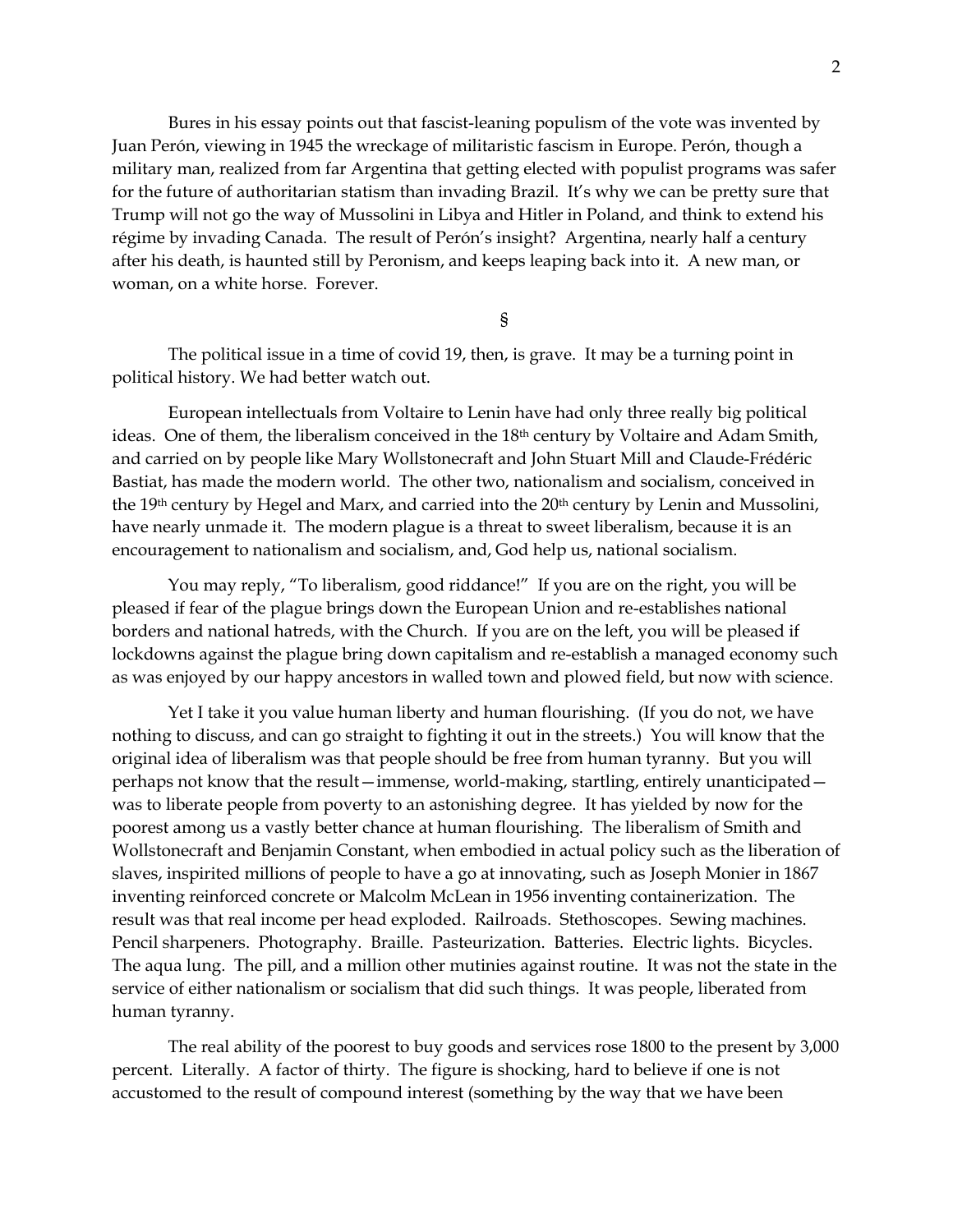instructed in by the rate of spread of the novel coronavirus). No competent authority would dispute its rough accuracy. The poor benefited the most in real comforts. Liliane Betancourt got another yacht. The poor got enough to eat. It is called the Great Enrichment, well beyond the more routine Industrial Revolution, 1750–1850, which left most people still very, very poor. In 1844 a French official reported of the vineyard men of Burgundy that over the winter "these vigorous men will now spend their days in bed, packing their bodies tightly together in order to stay warm and to eat less food." In 1879 Hippolyte Taine wrote "The people are like a man walking through a pond with water up to his chin. . . . Old-fashioned charity and newfangled humanity try to help him out, but the water is too high. Until the level falls and the pond finds an outlet, the wretched man can only snatch an occasional gulp of air and at every instant he runs the risk of drowning." The pond found an outlet, called modern economic growth. By now it has been a factor of 20 or 30 or 100 of improvement, depending on how one adjusts for improved quality of, say, medicine or housing or transport. It arose not from capital accumulation or the spoils of empire, but from innovation by free people.

Nationalism and socialism, meanwhile, reinvented tyrannies, one to the Nation, the other to the General Will. Ordinary people were to be re-enslaved to the ideas of intellectuals in the line of Rousseau and Hegel.

Let's not.

§

The covid 19 disease and the necessary mass quarantines, that is, though now very nasty indeed, are not the most important threats we face. After all, at length, a very long length, covid 19 and its evil spawn will pass, and become a memory, remembered it may be in works of art as immortal as Camus' *La Peste* or Daniel Defoe's *A Journal of the Plague Year*.

Still, one hopes that from the plague the governments of the world will at least take two permanent and practical lessons, one from epidemiology and the other from economics. They lead back to politics.

*Epidemiology* teaches that early and honest action by the state can stop a plague, and can stop it even faster if the state has already invested heavily in medical research and medical facilities. The lesson is mathematical and biological, the logic of contagion we have learned to call an "R-naught less than 1.0" and the recent promise of a microbiology armed with CRISPR and other new technologies. We do not *have* to stumble around like malicious children, as governments did in the "Spanish" influenza of a century ago, and as most governments have stumbled now in the face of covid 19.

But if governments do not take the epidemiological lesson to heart, if tyrannies like China continue to hide and then export their diseases, and if populists like Trump in the US and Jair Bolsonaro in Brazil continue to disdain science and then go about shaking hands and coughing on people, humanity is doomed. The next plague, or the one after that, or the one after that, may be a great deal worse. It may be the final act. Cue scary music in a dystopian film portraying the End Times.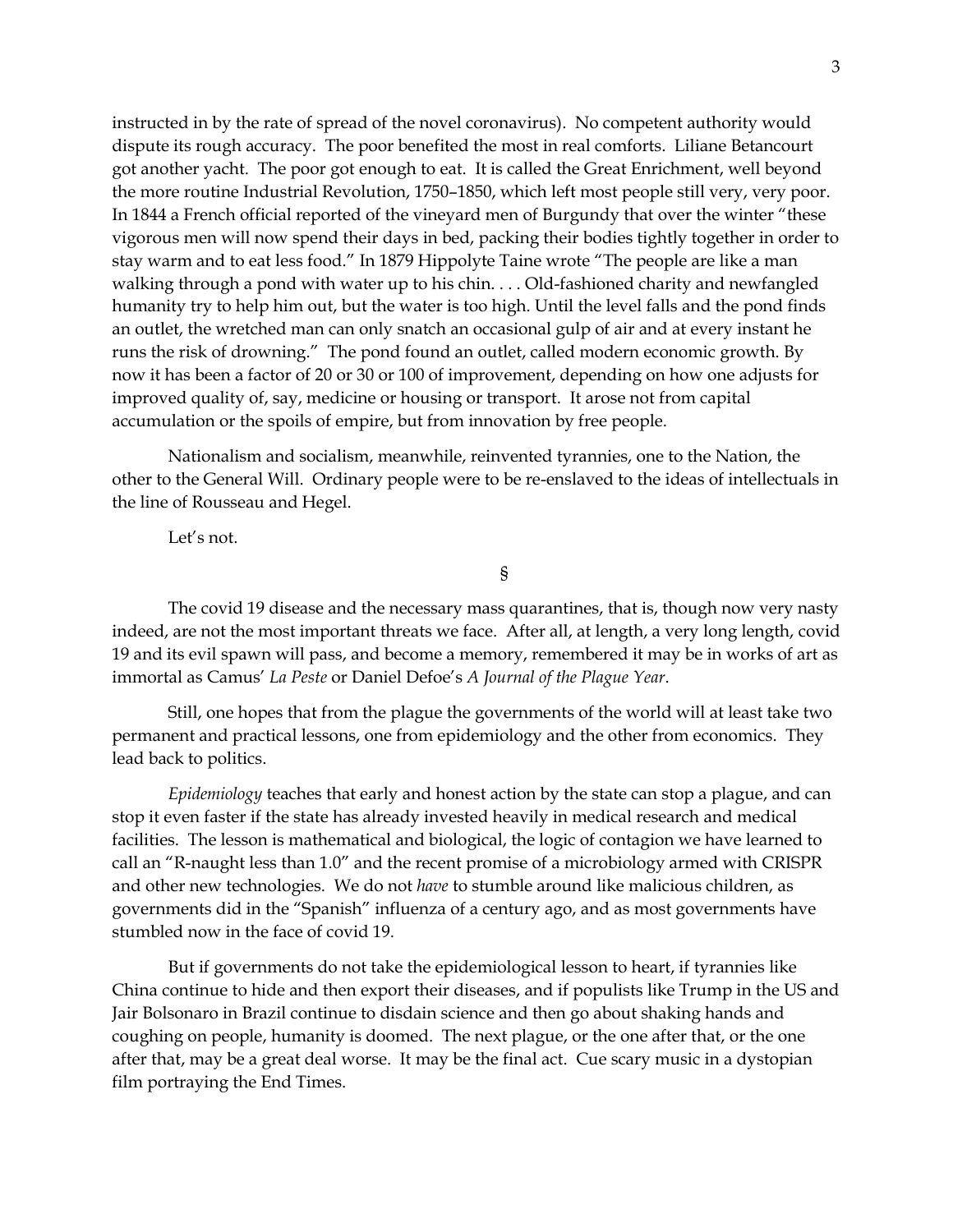Under conditions of trade and travel of the past few centuries, and especially now, we have in effect re-assembled all the world's lands into the ancient, single continent of Pangaea, as it was in 176,000,000 BCE. The epidemiological implications are immense. A top predator or a top bug can spread swiftly to every corner of the planet. A virus or a bacterium or for that matter an exotic plant like the Australian eucalyptus tree introduced into California or an exotic animal like the African python introduced into Florida takes command of the entire world's ecosystem.

It's happened before. The Colombian Exchange gave Europe maize, potatoes, chili peppers, chocolate, and tomatoes (for *sauce tomate* among Escoffier's mother sauces), for which the Europeans kindly gave native Americans smallpox, measles, bubonic plague, chickenpox, the common cold, diphtheria, influenza, malaria, scarlet fever, sexually transmitted diseases (except syphilis, which may have gone the other way), typhoid, typhus, tuberculosis, and pertussis. Little bands of Europeans under Cortes and Pizarro toppled great empires because the natives were mostly dead. When the English Pilgrims landed in Massachusetts they found whole villages already emptied by death. When the French ventured into Haiti or Canada, resistance was enfeebled by disease.

If you think covid 19 is bad epidemiologically, try ebola. Imagine if President Obama and the WHO and others had not jumped on the outbreak. To fix ideas, suppose that in the US during the autumn of 2014 Donald Trump had been in charge, disdaining African countries as "shitholes" of no consequence, or for that matter if in France the president had been Marine Le Pen, disdaining all foreigners. Covid 19 is easy to get but does not have very high mortality, maybe 2 percent, higher for oldsters. Ebola is harder to get, but once you are infected it has 50 percent mortality, for everyone. If the ebola outbreak of 2014 had been met with the ignorance and insouciance of Trump and Le Pen instead of intelligent action by the state and by non-state entities, one can imagine deaths worldwide of, say, 1.8 billion. That's billion with a B. Thank God for Obama. And even now thank God for Macron, who at least is somewhat rational. And let us pause for prayer.

§

*Economics*, likewise, should teach the governments that spill-overs justify intervention by the state, a justification admitted even if the politician or the economist is a "liberal" like Macron and me. The word "liberal" derives, you know, from Latin *liber,* meaning, reports the *Oxford Latin Dictionary,* "possessing the social and legal status of a free man (as opp. to slave)," that is, as opposed to having a human overlord empowered with physical coercion. Under true liberalism, no adult is to be treated as a slave or a child, at any rate in theory, a theory slowly and unevenly implemented after 1789. A European traveler asked in the 19<sup>th</sup> century a free American man who his master was. The man replied, "He ain't been born yet." In 1935 the African-American poet Langston Hughes put the core idea of liberalism well: "O, let America be America again  $-$  / The land that never has been yet  $-$  / And yet must be  $-$  the land where *every* man is free."

The spill-over argument for the state to intervene in the lives of such *liberi* has been applied by economists with more and more enthusiasm since the idea was first articulated in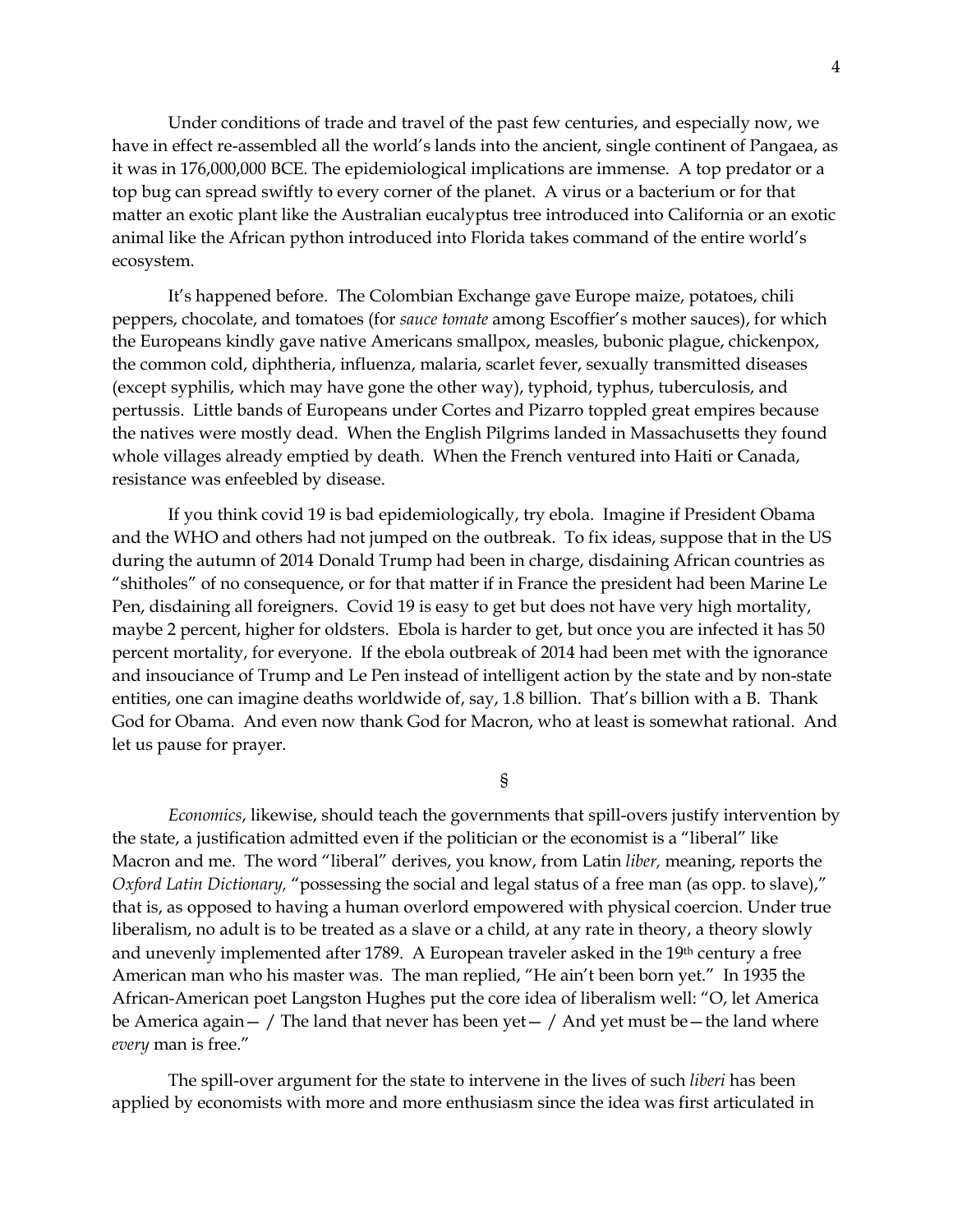the 1920s. But it is easy to misapply. Many anti-liberal economists do, more and more. The amiable but collectivist Nobel economist Joseph Stiglitz, who once had nice things to say about the Peronist socialism of Venezuela, says that any spill-over warrants intervention. Any. It says so right here in the mathematics.

But wait: No one is an island, entire of herself. Every person is a piece of the continent, a part of the main. If a clod be washed away by the sea, Europe is the less. We spill over each other daily, massively, all the time, directly or indirectly, even aside from giving *la bise* on the cheek in a time of respiratory plague. Suppose you are deeply offended, appalled, outraged by a hideous burnt-orange dress that I might wear. (I promise: I never would make such a fashion mistake. But in theory.) It's surely a spill-over. Your utility, the economist will say, is reduced every time I come into view. Or whenever you see the dress in your mind's eye. Yuk.

But equally surely we do not want therefore to implement a Saudi-Arabian-style ministry of dresses to keep me from wearing what I want. Yet the principle of spill-over is unstoppable, even in a market society. When you buy a baguette, another person cannot buy the very same one. Your action of buying raises the price for him and for millions of others, ever so slightly, which when summed arrives at exactly the price you paid for it. Should the state stop you from spilling the rises in opportunity cost on him and on them?

You see the problem. If the definition we choose for spill-overs is not severely limited, all human action would cease forthwith, because all of us are involved in humanity. Something is dramatically wrong with following the mathematics by itself. The correct economics acknowledges that what we decide is a "spillover" is a political decision. By voting, say. Comprehensive "correction" of every possible spillover leads directly to Xi Jinping's version of fascism, in which the state sees all, governs all—not for equality, which is fraudulent in literal fascism and actual communism, but for the intoxication of power for the Party person, and its material rewards. The richest person in Cuba was Fidel Castro, and there is little doubt that Putin is the richest man in Russia. The historians will uncover the evidence later on Xi Jinping. Tyrants able to seize what they wish regardless of property or contract make Liliane Betancourt and Bill Gates look like peasants.

Yet sometimes, though in many fewer cases than my friend Joe Stiglitz or most of my dear French friends believe, what the state coerces us to do is a good idea, such as coercing parents to inoculate their children against measles. We liberals say, "Bring in the *Police Municipale***.** Coerce them to do it. Break into their homes if necessary." One measles case infects fully 12 to 18 others, and is often fatal for malnourished people. On this matter, ask the native Americans after 1492. The Amazon region, it has recently been discovered, was once heavily populated.

The corresponding R-naught number for the novel coronavirus, in the absence of social distancing and quarantine, is two or three, which is quite bad enough. For influenza it is lower, between one and two, which is why during the normal seasonal influenzas, for some of which we have inoculations, it doesn't make a lot of sense to coerce people. People, especially old people like me, have plenty of incentive to self-protect by getting their shots, and when the protection by inoculation from the flu doesn't work, as for many thousands annually it doesn't,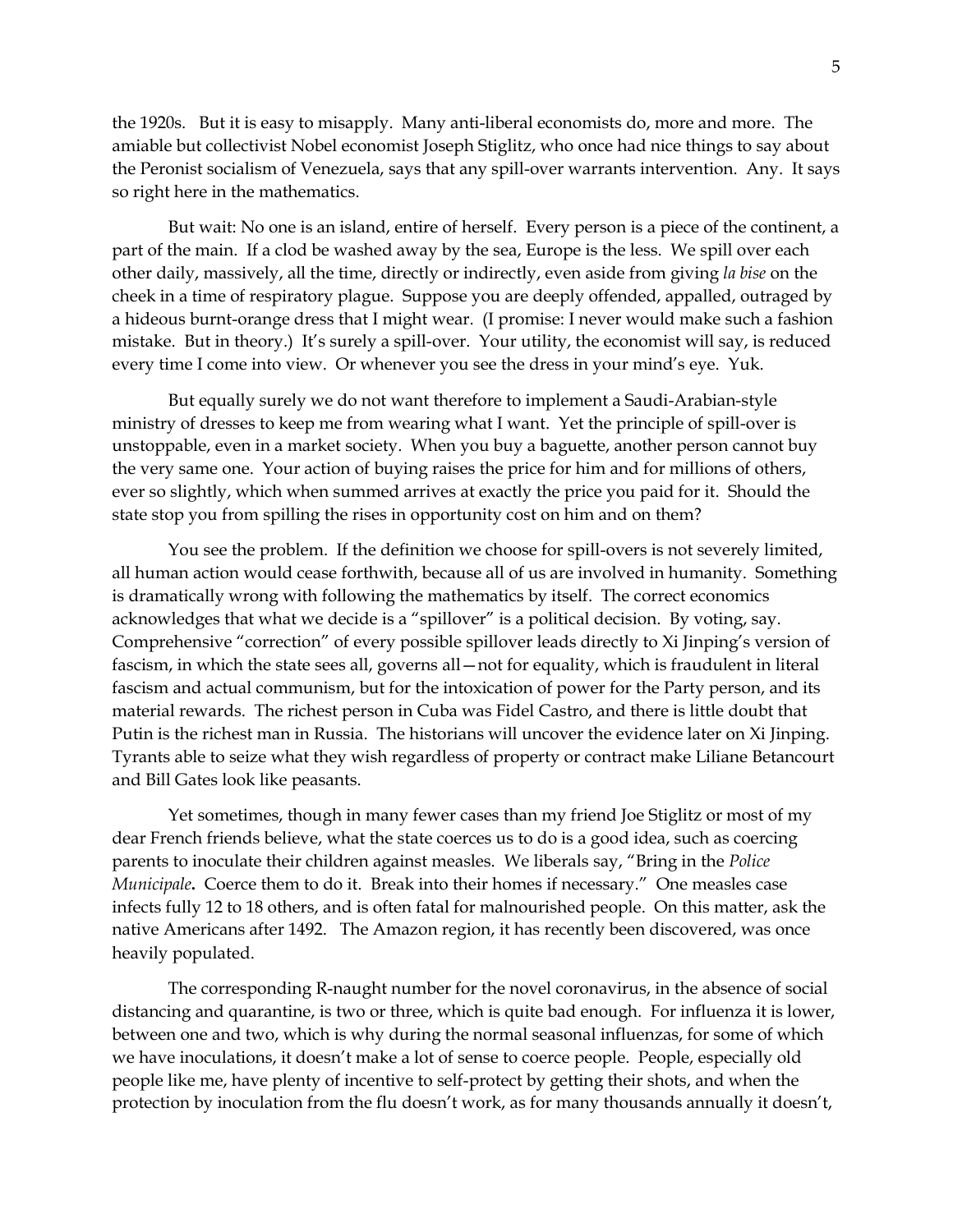to the point of death, there isn't actually anything more that either self-protection or an activist state can do about it.

§

So much for epidemiology and economics. Consider the implied politics. For Menckenite reasons, most governments are not very good at making collective decisions with justice or rationality. As the US liberal economist Leland Yeager once noted, government is itself "the prototypical sector in which decision makers do *not* take accurate account of all the costs as well as all the benefits of each activity.*"* Of course. It is the very point of state coercion, when it breaks bad, *not* to decide rationally for the public good, but to seize from Peter the money to pay Paul, or to regulate Peter out of business. During the brief American participation beside La France in World War I ("Lafayette, we are here") the US governments both Federal and local decided to ban preaching in German, to stop all performances of Beethoven, and then after the War, to end beer, German or not. Mencken, who liked Beethoven and German beer, protested. He's lucky he was not jailed, as the English philosopher Bertrand Russell was for protesting the War to End All Wars. In World War II the US Federal government decided to put all Japanese Americans from the West Coast into concentration camps. And so forth.

Our friends among the leftish or rightish statists imagine, in their 20th-century naïveté, that the government has the capacity to "regulate" markets with justice and common sense. Not. A few years ago it was a proposal in the Italian parliament to introduce strict governmental licensing, enforced by the police, for the men who literally hold the welfare of the nation in their skilled hands. Pizza cooks. In the end the proposal went nowhere, but UNESCO has included the art of handling and cooking pizza in "humanity's intangible heritage." As the American cowboy-humorist of the 1920s and 1930s, Will Rogers, used to say, "I don't make jokes. I just watch the government and report the facts."

And so, if the government has failed to do the epidemiologically and economically rational coercion early in a plague with a high R-naught—which is to jump on it early, as Korea and Singapore and even Hong Kong and Iceland and Vietnam did, and to test, test, test, and trace, trace, trace—then all that can be done even approximately rationally is mass quarantine. It's the medieval technique. It works, with the horrible result of further impoverishing the poor. For it to work, if you are in the Middle Ages or if the testing has been mismanaged for two months running as it was under Skeptical Trump and his incompetent Centers for Disease Control, quarantine has to be imposed on everyone. In the absence of quick and cheap testing (let us again pray), everyone is suspect. The reasoning implies that the belated state apply the coercion as quickly as it can muster the political will, a reasoning which in April 2020 escaped the governors "opening the economies" of Florida, Georgia, Tennessee, Texas, and South Carolina (South Carolina "too small to be a nation, too large to be an insane asylum"). Even rationalist France was not quick enough.

It's like a goalie handling a tough shot. The coaching advice is, "Cut off the angle. Don't let the attacker play you." That is, step towards the attacker, to limit him to a narrower angle for the shot. Don't hang back on your line. The US and France hung back. Some fellow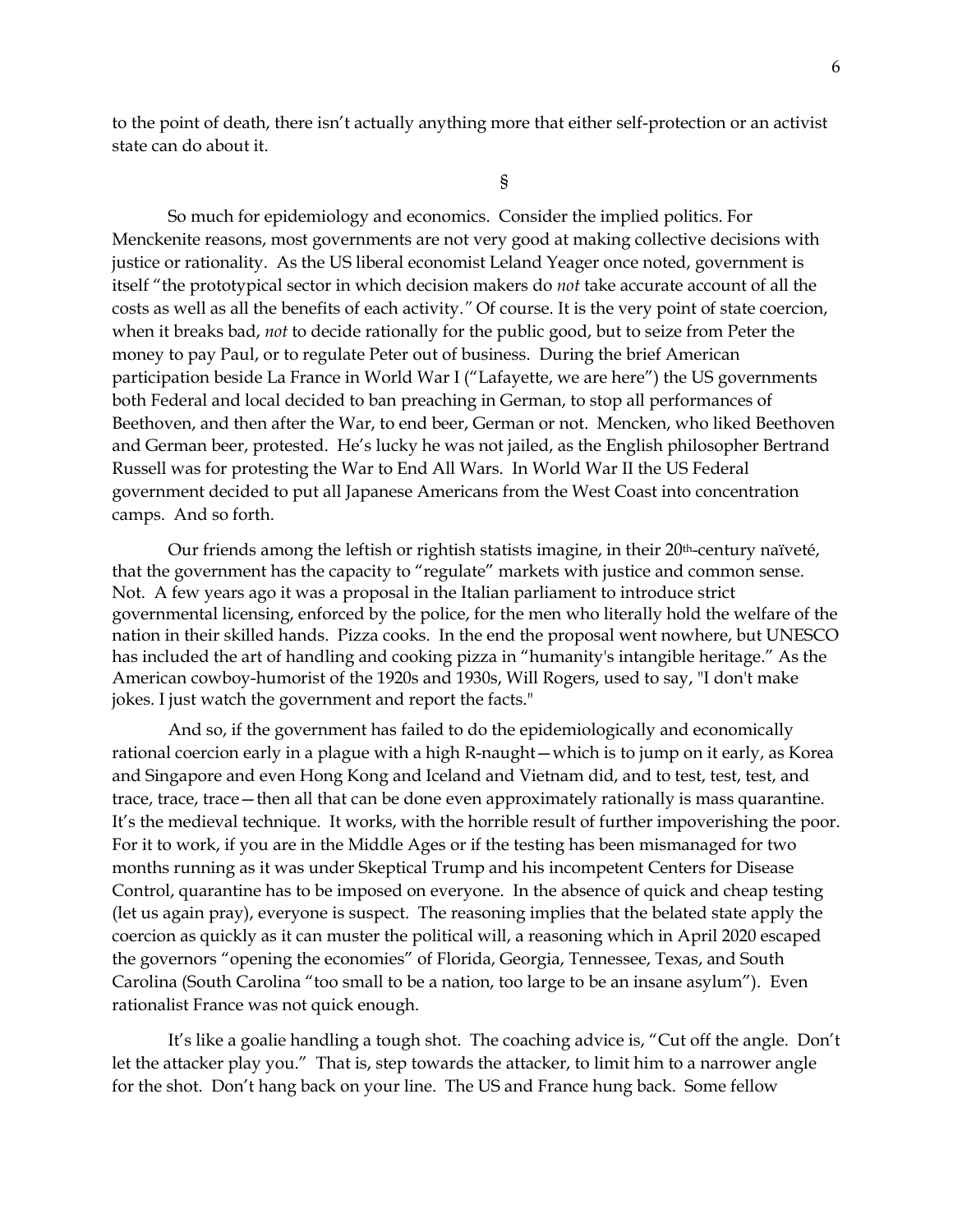democracies such as South Korea did not, and therefore have not had to adopt the medieval coercion of mass quarantine.

Tyrannies like China and the Russian Federation tried early on to get away with suppressing the truth, as is their nature, and so did their friend Trump. (Vietnam, also a tyranny, did not.) It would be like the goalie claiming that the ball never came close to him. Hey, as Trump said, I don't take any responsibility. Or that the shot is fake news, or a conspiracy by CNN or other enemies of the people. In 1954 on returning from the Soviet Union Jean-Paul Sartre declared, "Liberty of criticism in the USSR is total*.*" Ha, ha. Eventually China, as will Russia next month, reverted to comprehensive coercion, as tyrannies do, forever. But now even reasonably liberal democracies like the US and France have to coerce, "for the time being," they say.

In other words, even we liberals believe that coercion is not all bad, no more than preventing your two-year old from running in front of a bus is bad. If you have foolishly let her get close to the bus in the first place, coercion is your only sensible, if second-best, policy. Sometimes we need, in a war of survival, say, to reach over and coerce people. Scuttling the French fleet at Toulon in 1942, bombing Belgrade in 1999, social distancing against covid 19 in 2020. The failures to exercise such rational coercion are disgraceful, as for example the Dutch Battalion in Srebrenica in 1995 not protecting the Muslims, as honorable soldiers are sworn to do, but retreating hastily to Schiphol, with cases of Heinekens and plaudits from the government on arrival: Our boys are safe. Or the year before, the failure of the Belgian, French, and US governments to coerce in Rwanda. Or Chamberlain in 1939, promising peace in our time. We liberals are not strict pacifists or anarchists.

We liberals for example approve of coercion by taxes to fund compulsory elementary education, though we observe that there's no good reason for the institution of coercion itself to operate the schools. A few other items: but in the age of electronic transponders, not roads, which could be privatized tomorrow, the way Chicago in 2009 privatized street parking. And not "free" university, as in France, which is a massive subsidy taken from ordinary tax payers to give to rich people, whose children are already better prepared for university.

But, yes, certainly public health in a plague.

§

Yet the disease and the economic pain will go away. Many will die in countries not already stocked with hospitals and nurses in bulk, who are so poor that lockdown causes actual starvation. India, for example. But we will at last develop a vaccine. Maybe next year. The shutters on the economy will be opened, and light will pour in. Crowds will gather in Marseilles for rugby. The Café de Flore and the Café aux Deux Magots will thrive once more.

What may not go away, I repeat, is the triumph of statism. Statism is the ideology, long dominant in France, that coercion by the state is always better than ordinary deals. The bakers of baguettes in Paris have been regulated since the Middle Ages, Parisian rents have been controlled since World War I, and so forth. On the whole the Parisians, and other French people, have approved. When Colbert in 1681 asked French businessmen what the state could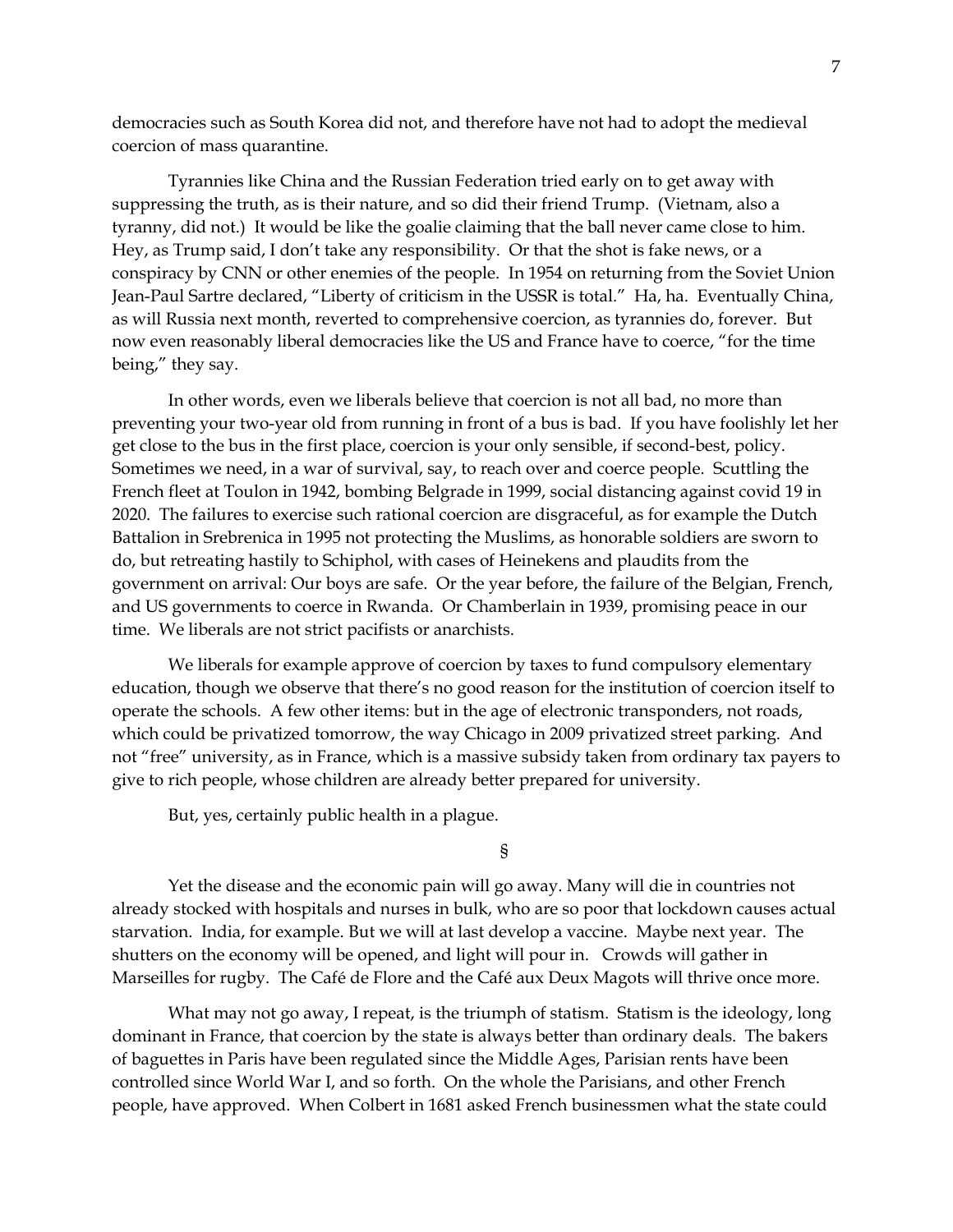do for them, they replied, "Laissez-nous faire." Colbert did not take the hint. And so France has become thoroughly statist, down to present. As Tocqueville wrote in 1856, "The French nation is prepared to tolerate in a government, that favors and flatters its desire for equality, practices and principles that are, in fact, the tools of despotism." The French "would insist upon equality of rights in the midst of slavery. They respect neither contracts nor private rights; indeed, they hardly recognize individual rights at all in their absorbing devotion to the public good."

It is rather like the praise showered by the left on the "Chinese Model." A popular view on the left is that China proves that the reliance on economic liberalism is misplaced—that in China the State Did It. "Observe," some will say, "all that platting and sewerage and road building." Their mistake arises from a lawyer's way of thinking, as against an economist's. The economist points out that if in, say, the Pudong district of Shanghai the private developers had not gotten sewerage or roads from the state, the developers would have built them without state help. Sometimes better. A Chicago architect friend of mine who has worked on such projects in both China and India tells me that self-building of roads and sewers by the private contractor is in fact what happens in India, where local government is still especially corrupt and incompetent. Yet real per capita income of poor people in India since its shift to economic liberalism in 1991 (India already had of course a slight crazy form of political liberalism) has grown almost as fast as China's, and recently, coronavirus excepted, faster.

And, after all, Shanghai and wider China once had a highly interventionist state, certainly capable of doing the lovely statist planning and correcting of the horrible market imperfections that Joe Stiglitz, Mariana Mazzucato, and most modern economists dream of, without actually showing factually that the imperfections are important. But the Maoist state achieved nothing like the results that private development has produced in the Pudong district, and everywhere in China, and now in India. If planning is such a fine thing, then pre-1978 communism would have been a paradise.

Yet in fact when at last the Party adopted economic liberalism, and ceased killing growth by killing businesspeople, real income for the poorest started doubling every seven to ten years. India has the same story after 1991, following forty-four wretched years of Gandhian socialism and egalitarianism that resulted in poor-people-neglecting rates of growth of 1 percent per year per capita in real terms, at which it would take seven decades, not one, to double. No Great Enrichment in history—not Britain's or Sweden's or Japan's or Hong Kong's or Ireland's or Chile's or China's, or even India's (though still so poor that the economic pain of lockdown may kill more people than the virus)—has occurred until economic liberalism arrived.

Not all of what the Chinese government did after its tentative permitting of commercially tested betterment after 1978 has been a good idea. Fancy that: a state, lacking a market test, does unprofitable things, which reduce rather than raise national income, though pleasing to the Party in charge. I am astonished. The true-liberal economist Jeffrey Tucker remarks with similar, if gentler, sarcasm, "If your whole ideology boils down to trusting government to do glorious things, that's a problem."

For example, the Chinese system of high-speed railroads is a glorious state project, which now stretches through the entire immense country - all of the railroads raised twenty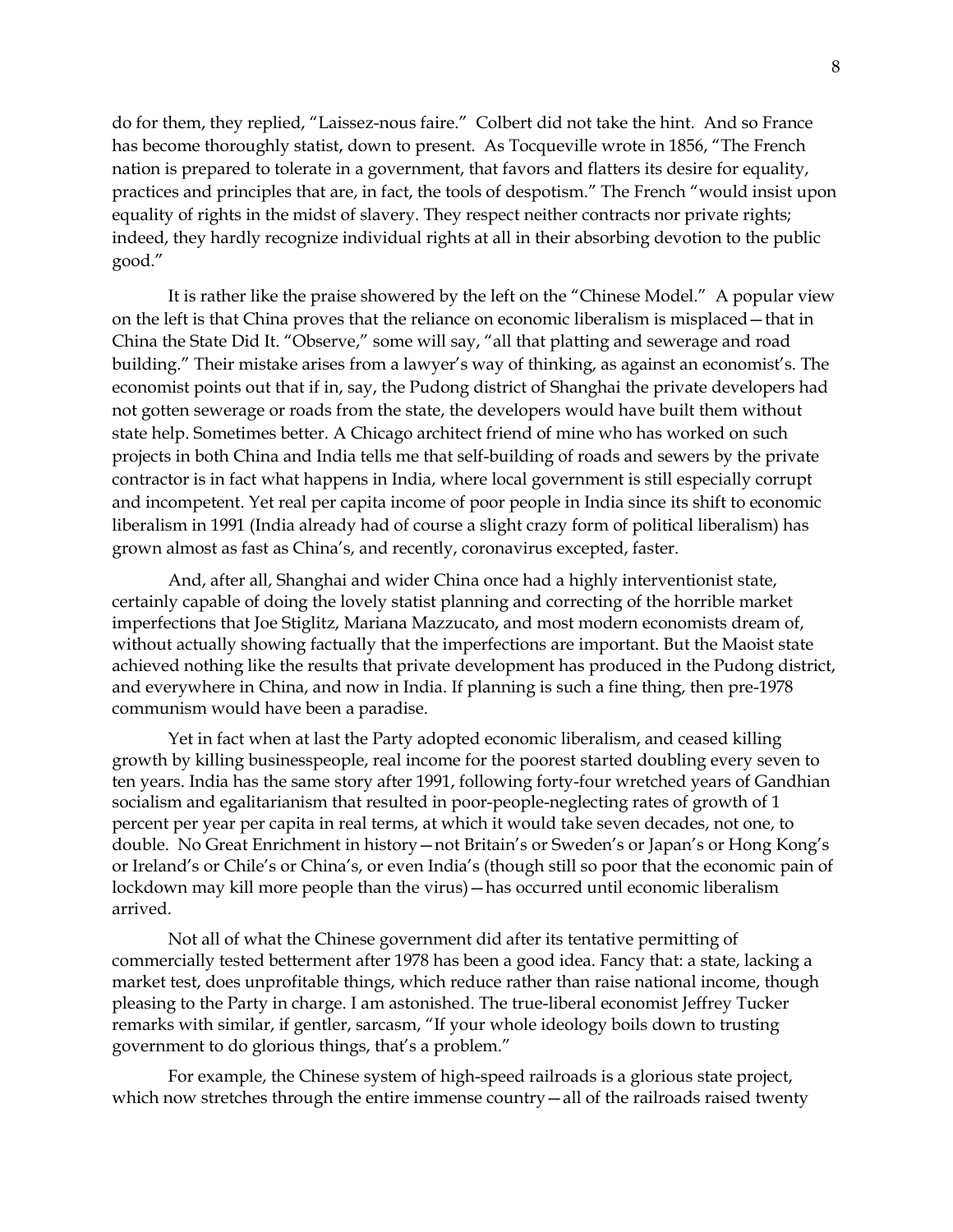meters above grade on viaducts. Stunning. But was it a good idea? China, still with an income per head despite its successes after economic liberalism only one-fourth that of France, has more of such two-hundred-mph trains than the rest of the world combined. Like the TGV, the trains are nice for affluent people, and are massively subsidized for their benefit. But they reduce income for the rest of the nation. Bastiat wrote in 1845 a brilliant essay called "The Negative Railroad," in which he made fun of the political pressures from intermediate cities like Bordeaux demanding that the proposed Paris to Madrid line stop there at a Gare du Nord and require freight and passengers to switch to a Gare du Sud, spending money on taxis, cartage, hotels, and the like for the benefit of Bordeaux. Bastiat proposed that, to follow the logic strictly, *every* city and town on the route have such an arrangement, Poitiers, Tours, Orléans, and, for that matter, Ruffec, Châtellerault, and on and on, as much as Bordeaux. The logic is unstoppable, once its idiocy has been accepted. The result would be that the entire economic capacity of France and Spain would be devoted to the one railroad, with nothing for food. It would be negative "infrastructure," to use the word people favor in commending state projects. Thus the Chinese high-speed railroads.

What made China better off was not glorious infrastructure, and certainly not the wretchedly managed Chinese state-owned enterprises, now busy under Xi Jinping buying up the private firms in order for the Party to control them for the benefit of its members, but its massive experiment in commercially tested betterment left in private hands. The betterment was allowed by the Communist Party behaving itself moderately well since 1978 (for a change), at any rate in private economic matters, by comparison with the absurd standard under Mao.

The outcome of statism can be fascism, such as Xi's. The outcome is not inevitable, but common enough in history to be worrisome, such as during the 1930s, and whenever "a crisis of capitalism and democratic representation" occurs, even in France. Fascism was well-named by the Germans as Nationalsozialistische Deutsche Arbeiterpartei, "*national socialist* German worker party." Its core idea was of course that people serve the State, not the other way around, and therefore we should subordinate the economy to "social" purposes. Breaking the windows of shops owned by Jews, say. The Nation tells you what to buy and how to work and then what to think and what books to burn and which phrases like "Tiananmen Square" or "Hong Kong protests" are to be blocked on the internet. Thus "sozialistische."

And the state does so for understandable if not always admirable reasons. The state is coercive, necessarily and by definition. Max Weber in 1919 succinctly defined it as the monopoly, in a certain territory, of the legitimate use of physical constraint/ force/ violence/ coercion" ("das Monopol legitimen physischen Zwanges"). It is, and should be. The coercive power in societies should be a monopoly, not a polypoly. The "force of law," as we say, crowds out other groups wishing to provide the protective and other services of the state, such as quarantines against covid 19. We liberals accept that even an imperfect state is better than multiple criminal gangs running around leaning on people—if not the private guards and other alternatives that arise when the state is, for good or bad reasons, ineffective. (The Mafia came from armed guards in the late 19th century hired, in view of the incompetence of the Italian state and the narrow time-window for an optimal harvest, to protect, and then "protect," the lemon groves of Palermo).

## **§**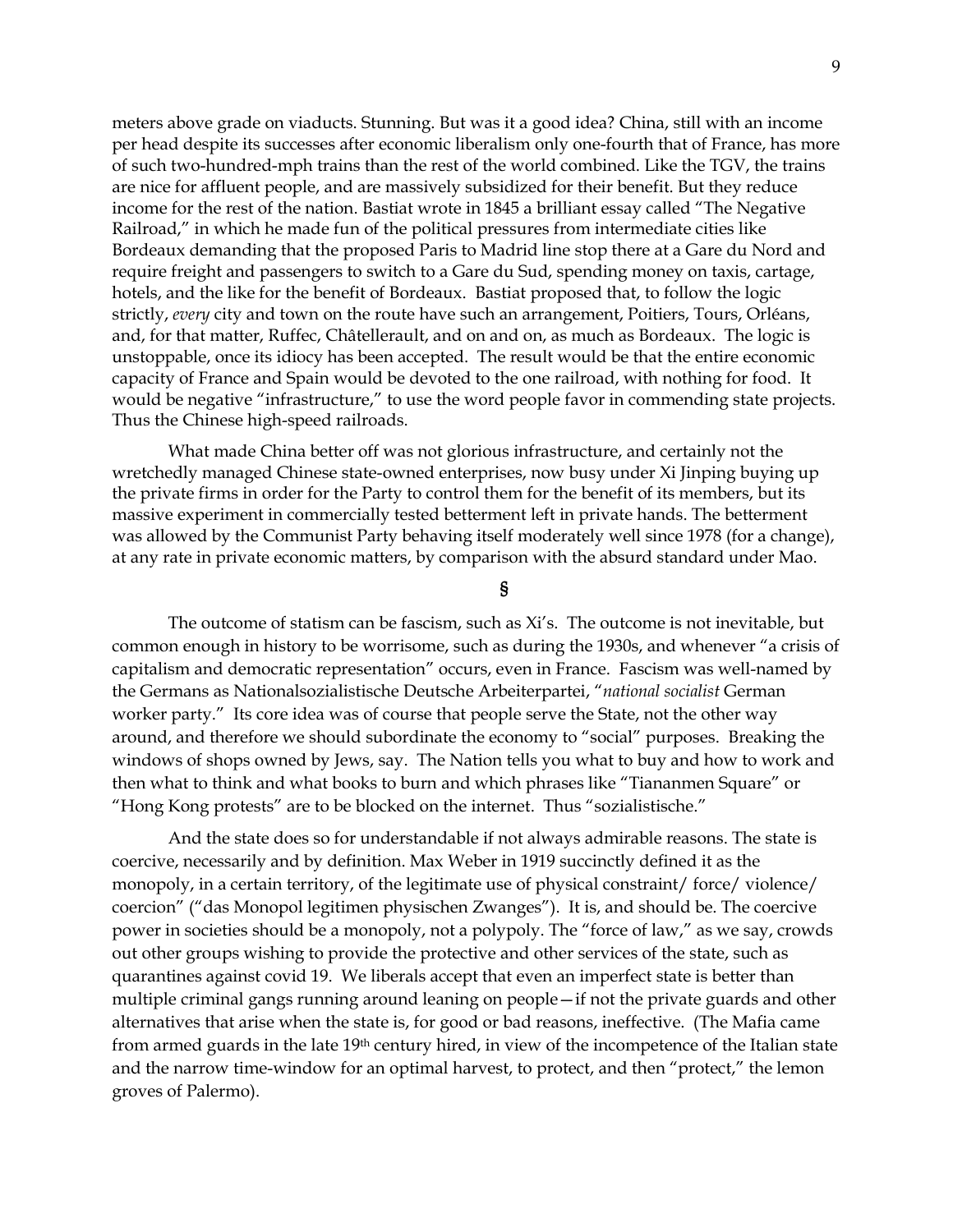A monopolization, even if at first legitimate and useful, is a tempting tool, and is easily diverted to illegitimate protection for favored groups—such as in the US for the standard doctors against competitors providing health care, the midwives and pharmacists, who lost their independence long ago. Power is the ability by physical coercion to force someone to do something she does not want to do. It is not sweet persuasion, not the invisible hand that develops language, art, most science, social customs, and so forth. The statist impulse in French life is well illustrated by the attempt by the Académie Française since 1632 to govern the very language. Its battles against "le computer" (though of course in English derived from a French word) and "le weekend" serve merely to show Les Immortels to be centralizing fools.

Against spontaneous and voluntary arrangements such as language and the economy, stands a little fascism and a big fascism. Little fascism plays out whenever a functionary of the state uses his little share of the state's power to coerce you to make himself into a little, arbitrary lord. You are for the time being his slave. We've all encountered it. Try dealing, even before Trump, with the US immigration bureaucrats. The American anthropologist Laurence Wylie did his field work in the Vaucluse, and quoted the local postman articulating a theory of the relation between the state and the public: "If the public does not like my methods, I serenely shit on it. The more the public is shat upon, the more the state is served."

There's not much we can do about little fascism. Some people are like that, alas, and all of us are tempted when the power to coerce is put into our hands. It makes for wife beating, which has horribly risen in prevalence under the lockdown. "She insulted me," he says, that is, she used mere words, if nasty. "So I hit her," that is, used physical coercion, power.

But big fascism is the result of an ideology taking hold. It's not exclusively, I have noted, right wing. Raymond Aron, that rarest of things in the 20<sup>th</sup> century, a genuine French liberal, expressed in *The Opium of the Intellectuals* in 1955 his devotion to skeptical temperance in politics: "Because he likes individual human beings, participates in communities, and respects the truth, . . . [the liberal] refuses to surrender his soul to an abstract ideal of humanity, a tyrannical party, and an absurd scholasticism." The opiate of the intellectuals was for long a communism, in which economic liberty is utterly disdained in favor of the "total liberty of criticism in the USSR." On the contrary, Vasily Grossman (1905–1964), in his portrait in his last, suppressed novel of life under Stalin and his successors (he was that rarest of things, a successful Soviet writer who became a liberal) says what "liberty" is for most people, not highflown liberty of the intellectuals to write what they want in literary journals, but liberty of ordinary people to make deals. "I used to think liberty was liberty of speech, liberty of the press, liberty of conscience. Here is what it amounts to: you have to have the right to sow what you wish to, to make shoes or coats, to bake into bread the flour ground from the grain you have sown, and to sell it or not sell it as you wish; for the lathe-operator, the steelworker, and the artist it's a matter of being able to live as you wish and work as you wish and not as they order you."

Bien pensant folk think they are willing to sacrifice actual riches, at any rate those earned by other people, for imagined equality. The normal result is that they get neither. In quoting the passage from Grossman, the Bulgarian-French critic Tzvetan Todorov noted that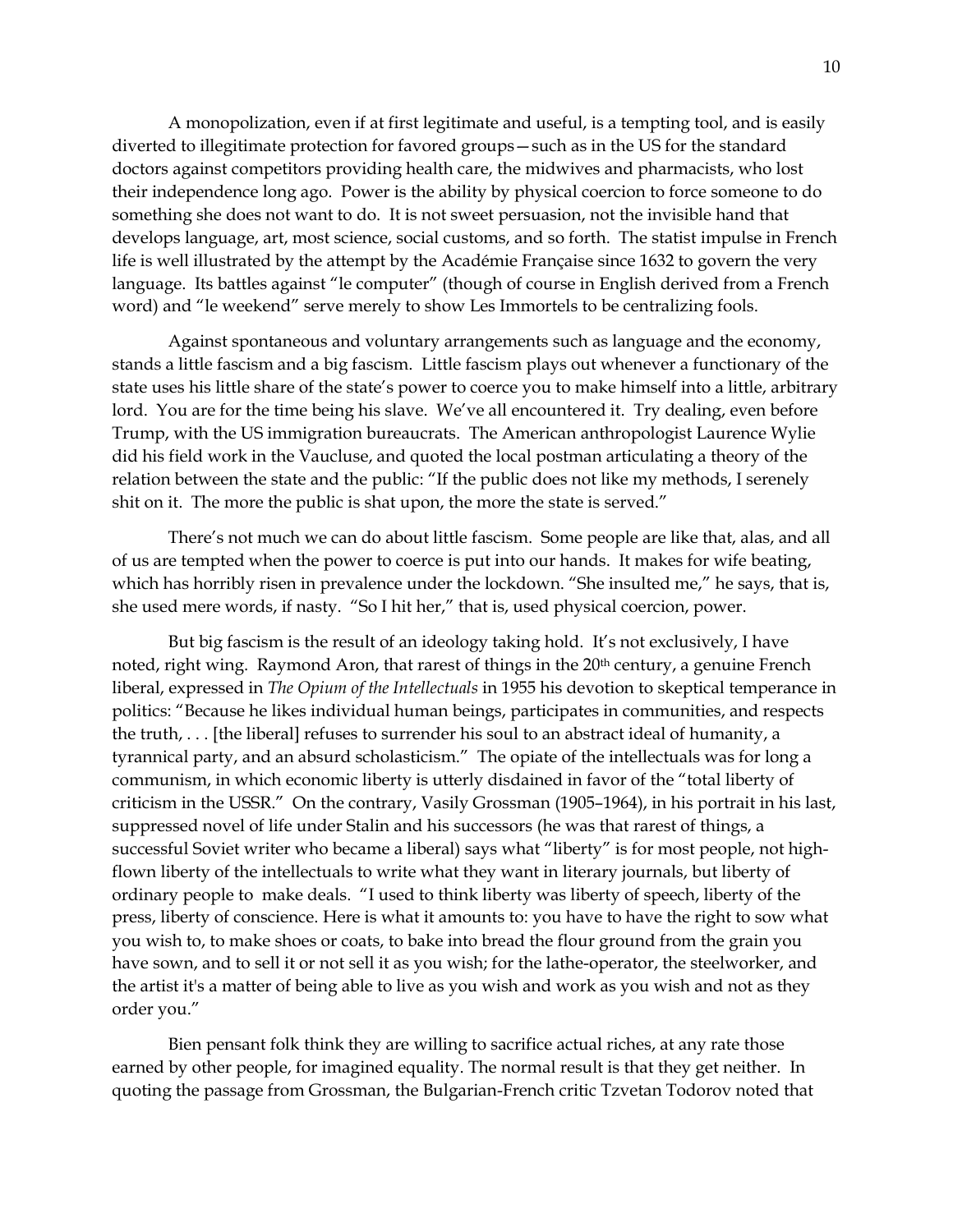Grossman's cousin in the gulag discovered that the prison régime varied by how high up in the Party one was. It was better to be a disgraced commissar than a disgraced worker**.** It is surprising how quickly some have forgotten what even naïve people outside it discovered after the fall of communism. An all-encompassing state, regardless of an official ideology of equality, yielded, says Todorov, "a reign of unrestrained personal interests. . . . [which] corrupted political institutions, . . . ravaged the environment, the economy, and human souls."

§

In view of such well known facts, then, why the tendency to statism, whence fascism? The American economist and historian Robert Higgs argued some decades ago that wars in the 20<sup>th</sup> century have led regularly to permanent expansions of governments. There has to be a reason that all levels of government in a typical country spend now about 40 percent of GDP, whereas in 1910 worldwide they spent about 10. In France it is now 56 percent, and large parts of the economy are rigorously regulated and monopolized, as also of course in the US and Germany to a somewhat lesser degree. The war criminal, Nobel peace laureate, and wit Henry Kissinger used to say that France was "the only successful communist country."

Is it war, then, such as Kissinger's War? In earlier centuries war was seen as a hobby of kings. Consult the early scenes of Shakespeare's patriotic play about the English invasion of France in 1415, *Henry V*. But in 1815, after Britain had spent a century crushing France in war, from King-Queen William-and-Mary to King George III, sometimes appropriating startlingly large portions of private British GDP to do so, it stopped. The weight in the economy of governmental expenditure and supervisions and coercions declined instantly. In a few decades the British government was able to pay off its funded debt, which like the US in 1945 had risen by 1815 to twice GDP. In the US the ratio later did fall some, bumping up in Korea and in each of its other non-declared wars. The ratio was never within hailing distance of zero, and with covid 19 has leapt up.

Something, that is, has been strangely statist about the  $20<sup>th</sup>$  century, a strangeness revived in the 21<sup>st</sup> century in the writings of those nostalgic for socialism, such as Thomas Piketty. After all, war is always with us, so it can hardly be the central cause. The strangeness was in the realm of ideas, in particular the flourishing idea of coercion in the economy, socialism. J. M. Keynes, who contributed mightily to its flourishing even in free countries among sensible people of good will, and whose ideas of miraculous free lunches have recently been revived in New Monetary Theory, said wisely in 1936 that "Madmen in authority, who hear voices in the air, are distilling their frenzy from some academic scribbler of a few years back. I am sure that the power of vested interests is vastly exaggerated compared with the gradual encroachment of ideas."

The wars, as in the war against the novel coronavirus, that is, have been used merely as excuses to implement the bizarre ideas of European professors in the 19<sup>th</sup> century and their revolutionary students in the  $20<sup>th</sup>$  and  $21<sup>st</sup>$ . Even in countries without many wars, such as in Latin America, socialist ideas hitched to nationalism made their way, and pumped up the size of the state. Majority voting surely also contributed, good and hard. If you voted for socialism and nationalism in their up-to-date 20<sup>th</sup> century forms, it was easy to vote for populism,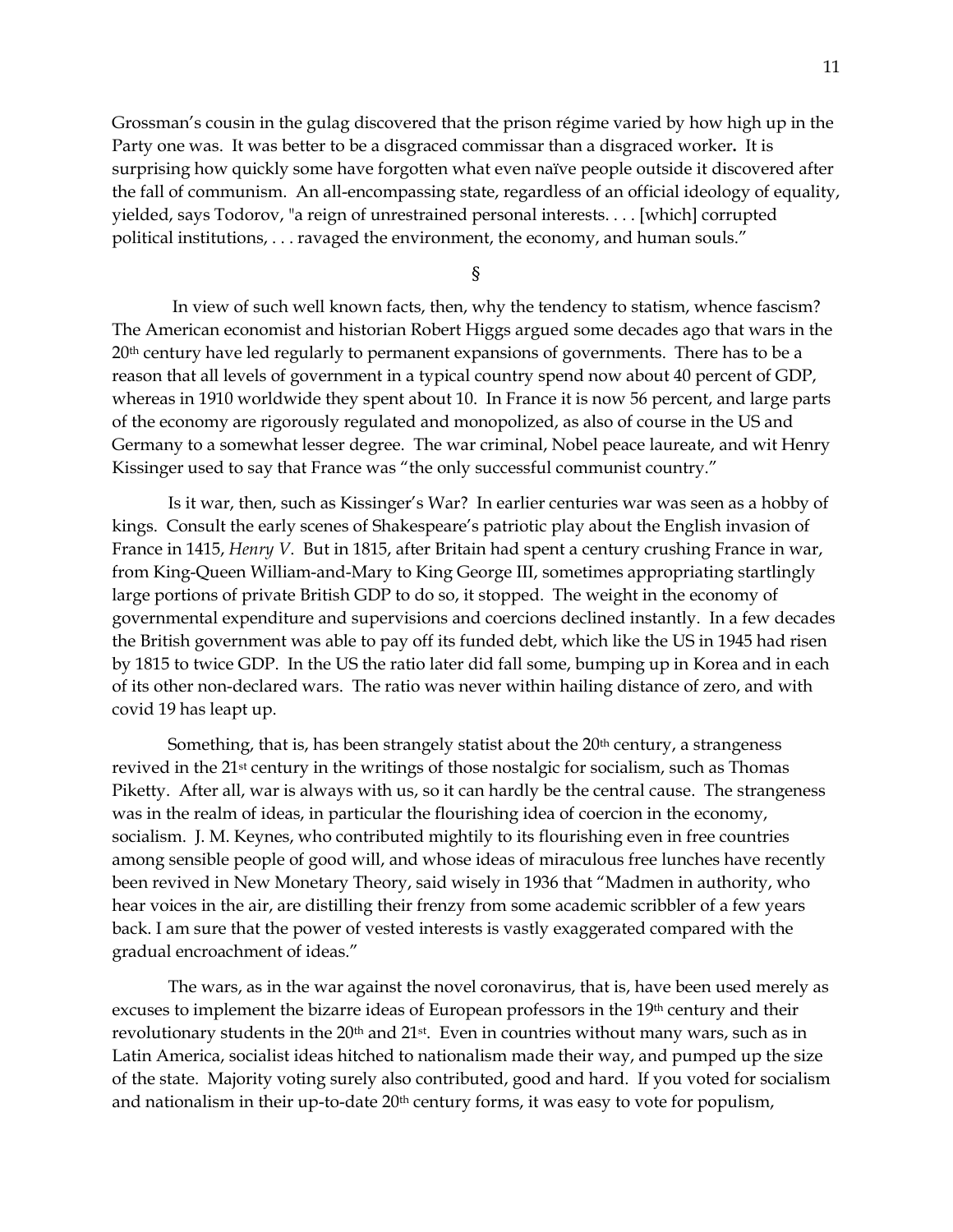Peronism, national socialism, and the regulatory state. Thus US President Wilson's sharp extension of state control of the economy in 1917–18, all the while using his propaganda machine run by the brilliant George Creel to suppress news of the "Spanish" Influenza. (It started, you need to know, on a pig farm in Kansas. My grand-aunt Tillie from Illinois died of it.)

If we're going to run a war, though, socialist countries such as China or the Third Reich of course are better at its early stages than are capitalist countries such as Sweden or the United States. Naturally. A war, especially under modern conditions of totality, unlike the hobby wars of earlier times, has a single, clear purpose for the nation, like a football game. A system of coercion directing given resources, which is what socialism is, and what the US governors are demanding from Trump (but not getting) in the allocation of personal protective equipment, will obviously be better at achieving the single purpose than a system of mutual agreements expanding the very meaning of resources, which is what capitalism is. National socialism is not the way forward.

But you should know that the very words Socialism and Capitalism are deeply misleading. They were both of them coinages by the enemies of liberty. Like the Nation or the General Will or the Balance of International Trade, using them leads us astray. Capitalism should be called rather "innovism," which is what it also is, the system of liberated innovation that has made the poor so much better off. To call it "capitalism" is to fall in with the historically and economically erroneous notion that sheer accumulation is what did it. No. Innovation, new ideas from window screens to inoculations, did it. Capital accumulation is necessary, but so is a labor force and the absence of an active civil war and the existence of liquid water at summer temperatures and the arrow of time and existence of the universe. Innovism was more than necessary. Under widely available conditions of reasonable property rights and so forth it was sufficient for our riches. "Capitalism," a scientific error compressed into a single word, sounds nasty and selfish, which is why it appealed to the enemies of liberty. "Innovism," by contrast, is scientifically accurate and politically sweet. Let us innovate, and save the wretched of the earth.

"Socialism" by contrast sounds sweet and collaborative. It charmed me as a folk-singing leftie in high school. Bernie Sanders, Jeremy Corbyn, Marie-George Buffet**,** and I are all in our 70s. In the early 1960s we had the same opinion about "capitalism." Overthrow it. Ah, Paris in May of 1968. Since then I have learned a little. Socialism after all is literally and admittedly the use of the government's monopoly of physical coercion to force people to do what they would not otherwise choose to do. It's coercion in the economy. Of course. If your sweetly socialist friend doesn't think so, and balks as the word "coercion," buy her a copy Grossman's novel, and help her to learn how life under socialism actually is. Power tends to corrupt, and absolute power over the economy corrupts absolutely. Socialism should be called therefore "economic coercionism."

In a society of free adults it turns out that treating people like, uh, free adults works pretty well. Even French readers of this magazine will perhaps not disagree, although some of them, the real conservatives in the mold of Joseph de Maistre and Thomas Carlyle, will have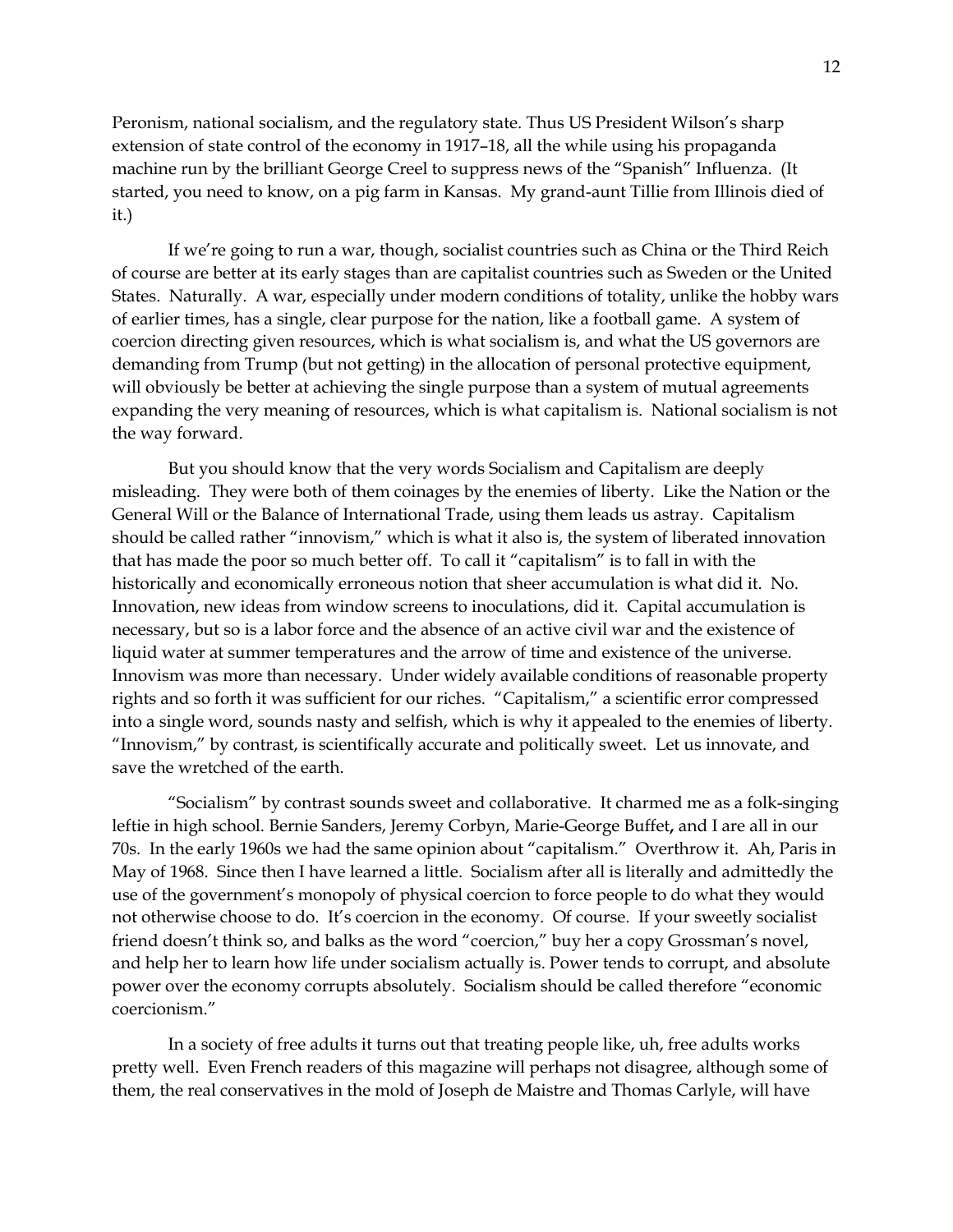doubts that most other people are suitably accorded the status of "adults." Carlyle, a personal friend and political enemy of the liberal John Stuart Mill, originated the description of classical liberal economics as "the dismal science." How so? Not because its conclusions were pessimistic, though they were, but because Mill and his liberal allies approved of the liberation in 1833 of all slaves in the British Empire. Carlyle reckoned that the slaves, like medieval serfs, needed sweet supervision by their masters. Oh, joy. Therefore, denying the sweet supervision was "dismal." It was like bureaucrats in a régime of economic coercionism supervising the merely childlike citizens. Oh joy. After all, it is so dismal to imagine that US Federal bureaucrats and their present master in the White House might have their own motives unrelated to the public good, such as getting re-elected and re-appointed by means of underestimating the novel coronavirus. Surely they are our lovely and loving parents.

Thus in 1999 a French economist caused a national outcry by the mere mention of the common sense of the so-called public-choice school of economics in the United States pioneered by the true liberal economist James Buchanan (Nobel 1986)—that politicians and economic and legal officials might sometimes after all have also their own interests in mind, interests sometimes imperfectly correlated with the public good. I mean, maybe. As Geoffrey Brennan and James Buchanan put it, "In all practically relevant cases, governments—or more accurately the individuals involved in governmental process—do possess the power to coerce. They do exercise genuinely discretionary power, and it is both empirically reasonable and analytically necessary to assume that over some range they will exploit that power for their own purposes, whatever these may be." The French clerisy was outraged by the mere mention of such a crazy, liberal, Anglo-Saxon idea. So dismal.

So another good name for the system favored by the true liberals—the nonconservatives and the non-socialists among us—would be "adultism." The Dutch defended very late their Indonesian Empire by claiming that the childlike Indonesians needed a long apprenticeship to their masters before they were ready for independence. How long? Oh, another century or two.

Innovism and adultism, even aside from their intrinsic merit of raising up a people with the dignity of self-fashioning, have the extrinsic merit of making ordinary people like you and me very rich by comparison with our ancestors. Perhaps you are descended from the Bourbons. But my ancestors were Irish and Norwegian peasants, unspeakably poor. The Great Enrichment, 1800 to the present, that factor of thirty in goods and services, was not caused by coercion, which is ancient, but by liberty, which was new. Its magnitude was further multiplied by the free trade and free migration and free press that Trump and his advisors Peter Navarro and Stephen Miller so disdain.

Such riches make even the distinctly second-best of social distancing less than disastrous. We will recover, of course, and do not have to sacrifice our liberties forever to do so. Let's not. Let's keep a true liberalism supporting innovism and adultism. Let's not fall back into the arms of am ignoramus Daddy with authoritarian tastes. Let's not suppose that an occasionally necessary coercion justifies a future of coercionism, the fascist boot on the face, forever.